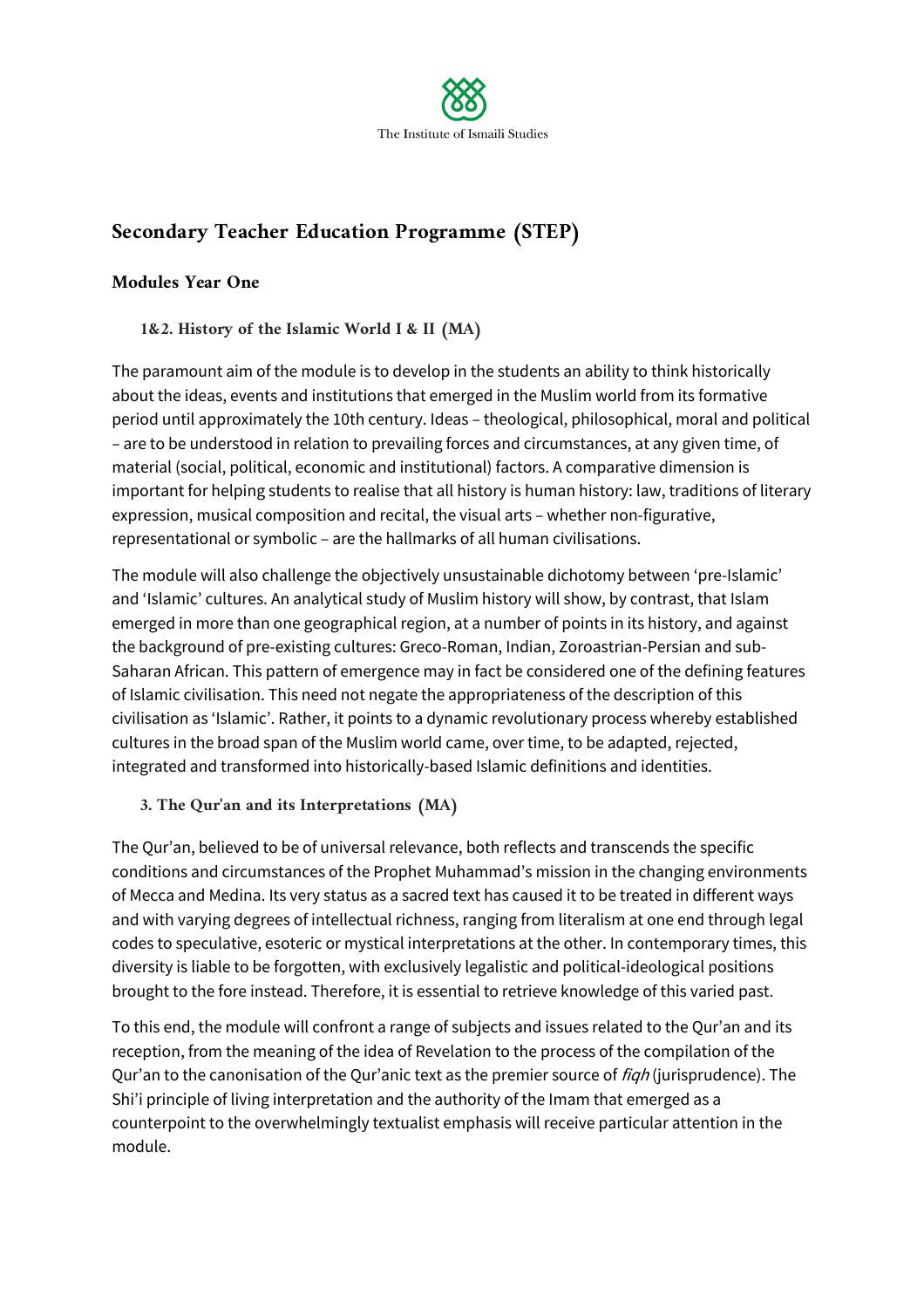

### **4. Learning, Teaching and Reflective Practice (PGDip)**

Most students in the course will come with a very little teaching experience. The module Learning, Teaching and Reflective Practice (LTRP) will help them prepare for school placement and use it as a basis for reflection upon practice. For this purpose, the module will start with a two-week intensive episode preparing students for teaching practice in schools. Subsequent sessions will connect the students' experiences in the mainstream schools with the module Principles of Learning and Teaching (PLT) (see below). As such there will be parallels between this module and PLT with this module taking more hands-on approach with the PLT providing in-depth theoretical foundations. The philosophical approach underpinning LTRP is to provide students with the tools of systematic reflection, so that by applying these tools they may continue their professional development beyond the module in their own practice.

The module will consist of mixed-mode, face-to-face sessions with opportunities to engage in additional online discussions. Group works and projects will be used within the individual sessions to stimulate discussions and deeper reflections. Specific teaching methods and activities will be modelled by the module tutor, so that students can implement these in their own teaching practice. Throughout the sessions there will be opportunities for reflective practice and recording reflections in a journal. Moodle space will be used to provide readings and supportive materials as well as a platform for sharing resources, lesson plans and examples of good practice, and for maintaining systematic reflection blog.

**5. Principles of Learning and Teaching (PGDip)**

The Principles of Learning and Teaching (PLT) module focuses on quality practice in pedagogy, and explores how teachers can equip learners for life and engage with valued forms of learning; how they can promote the active engagement of the learner, assess the needs of learners and recognise the significance of informal learning and the importance of teacher learning. Our experience shows that at the beginning of the curriculum, student-teachers are more able to engage in depth in ideas.

The module teaches through the mixed mode or blended pedagogy the following elements which are key for teachers working in any settings. It has been designed to respond to international settings where teachers may experience different expectations of learning, particularly due to cultural differences and expectations.

### **Modules Year Two**

**1. Faith, Ethics and Practice (MA)**

The first aim of this module is to explore faith, not in the restricted sense of an idea or an emotional attitude, but as an integrated phenomenon consisting of ideas, affects and creative action in society, amid historically given circumstances.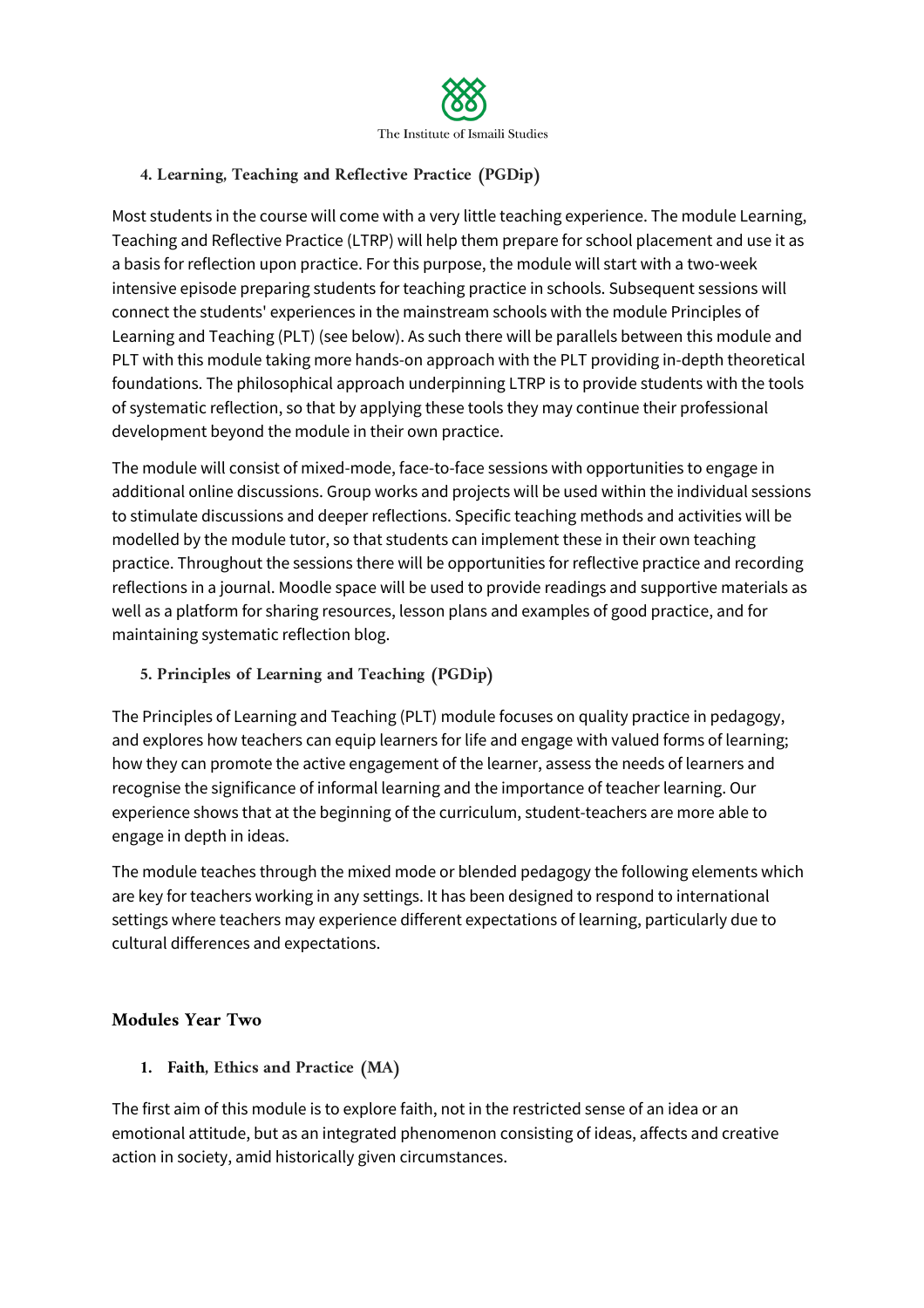

The module will then proceed to survey the elaboration of Qur'anic faith, religious authority and ethical ideas in several different genres which came to prominence in classical Islamic civilisation: jurisprudence and law (*fiqh* and *shariah*); philosophy; and mysticism. The social and political context of these ideas will be borne in mind, not as mere historical background, but also as illustrative of the unity of material and spiritual or intellectual life. As it would be highly artificial to regard religious faith and ethics as discrete or separable phenomena, ethics will not be treated here as a distinct, special subject.

The module will also deal with ritual and spaces of worship. These subjects are included in the module for three main reasons. First, while ritual is part of the practice of faith, it is not the whole of it. Secondly, Islamic rites share the characteristic of figh and shariah mentioned above, namely fluidity and variability dictated by time and context. Thirdly, ritual has the same susceptibility to the rigidity of formalism as formulations of belief and codes of law. In this light, forms and rites of prayer in particular will be examined with respect to their historical and contextual development, as well as their variety.

In communal practice (as distinguished from individual choice and inclination), rites require standardisation. This in turn requires them to be mandated by what is understood, in the particular school of Islam concerned, as a locus of legitimate authority. The prevailing principle in Ismaili Jamats is that the community's practice of faith is legitimised by the authority of the Imam of the time. Selected case-studies will be considered to illustrate this principle.

# **2. Literature in Muslim Societies (MA)**

Literature in an important aspect of complex civilisations, such as Islamic civilisations, and the complexity of the civilisation is reflected in the complexity of its literary productions.

This module will examine such complexity against the background of the uses of language in human societies. Every language with a lettered tradition has a unique scope as well as limits in the expression of human experience. These are reflected alike in representations of nature, the moral order, and the human soul in its quest for salvation. It will be one of the aims of this module to note the treatment of these themes in the languages of Islam (even if only in translation). To this end, the module will employ an inductive approach, using examples from both classical and contemporary literature diachronically in order to illustrate the proposed themes and their development across time.

This idea of literature encompasses both oral and written forms, sacred as well as worldly themes, and fictional as well as empirical narratives. A selection of illustrative samples will stimulate in the student a feeling for the beauty of the verbal composition in the service of expressing (a) moral or transcendent ideals; (b) perspectives on reality, as in travelogues, biographies, scientific treatises etc.; (c) the imaginative world of mythical and legendary narratives; (d) the quest for selftransformation. Texts from Ismaili history, which reproduce much of the above range, will be accorded special attention. Also, aspects of material and visual culture that relate to literary productions will be highlighted in the module.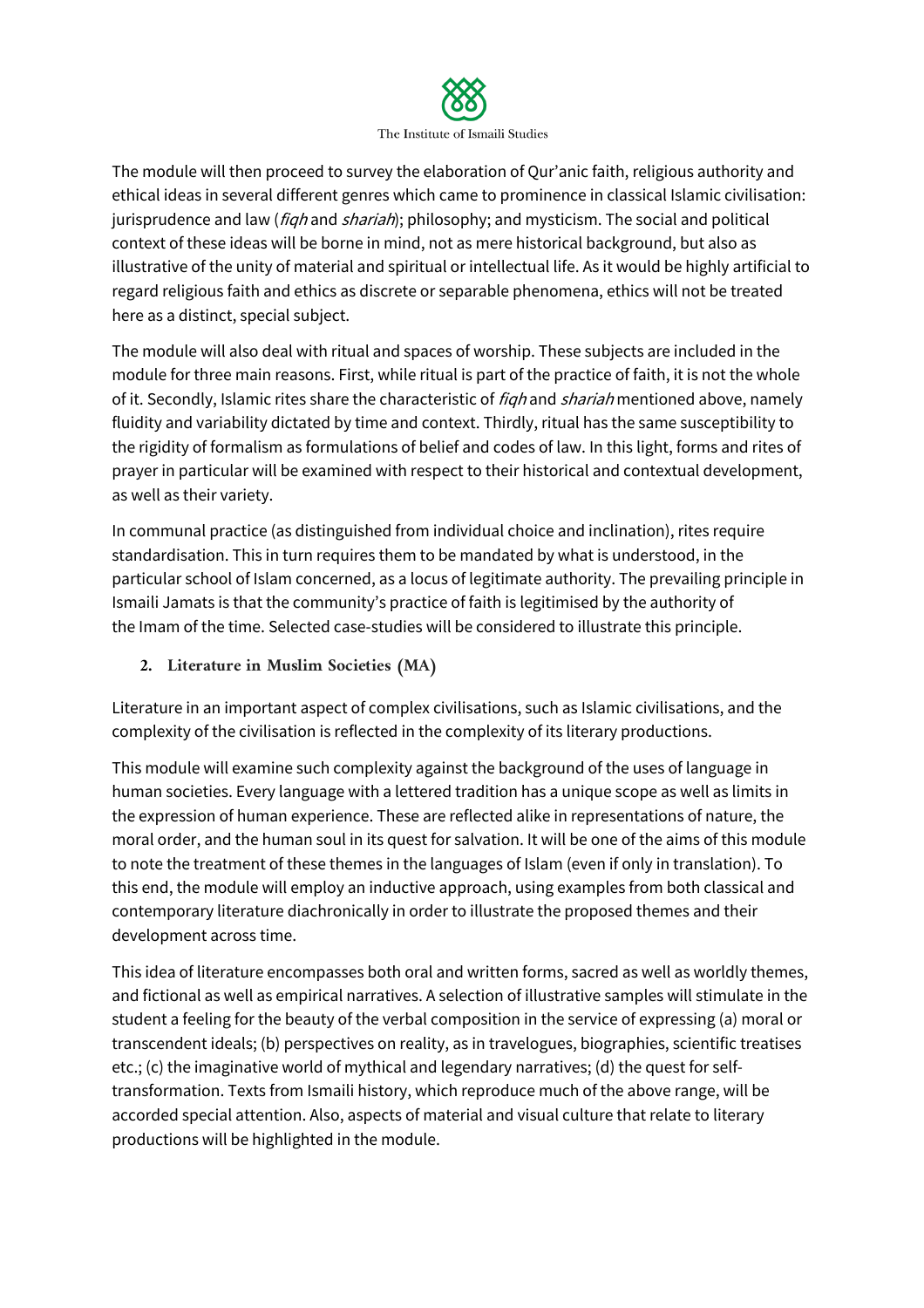

### **3. Developments and Issues in the Contemporary Muslim World (MA)**

The module will undertake a thematic examination of ideas, institutions, and socio-economic developments characteristic of the Muslim world from the beginning of the 19th century to the present. The module will also be particularly concerned with critically reviewing the longprevalent assumption that modernity is a singular process dictated by the historically contingent events and circumstances of European history. It will be important to appreciate that, in fact, there are in the world today, potentially as well as in actuality, differing models of modernity. The issue of modernity in the Muslim world will be addressed in the light of this principle. Similarly, the view, once dominant and still persistent, that the Muslim world has been an essentially passive recipient of the impact of western modernity will be critically assessed with supporting evidence, highlighting a range of developments that emerged from within a variety of Muslim contexts.

The module will also hone in on a recurrent element in modern Islamist discourses: the assumption that there are clear dividing lines between ideas and practices within the broad spectrum of Muslim communities which may be branded, according to pre-given criteria, as either 'Islamic' or 'non-Islamic'. This pattern of thinking is closely tied to claims of orthodoxy and heterodoxy in regard to doctrine and practice. Although the outlook entailed in this assumption has antecedents, the module will show how the relation between such ideas and practices and their modern versions is likely to be less than straightforward. More importantly, the actual history of Islam would appear to belie this dogmatic standpoint and expose its basis in power-politics. Indeed, a section of the module will be dedicated to the ways in which authority and community in Muslim countries are built and legitimated, and it will also include a comparative overview of non-Muslim contexts.

### **4. MA Research (Dissertation)**

Research study for the MA is desk-based (or, secondary research), which involves identifying and carrying out a systematic review, evaluation and analysis of existing secondary source material and data sets. It entails a systematic investigation by students of an approved topic of their choice, and is aimed at developing a student's expertise in a specific field as related to the broader aims of the IIS' Secondary Curriculum. Engagement with the design, application and evaluation of the research study will equip students with core proficiencies to support ongoing professional development. Students will be exposed to a range of sessions to help them develop key practical and analytical skills and approaches required for writing a professional level research paper, including: selecting a topic and formulating a specific research question; identifying and carrying out a systematic review of secondary source material; analyses and synthesis of data sets; and presenting results in a written form according to highest academic standards.

### **5. Leading Learning in Ismaili Contexts (PGDip)**

The Leading Learning in Ismaili Contexts (LLIC) is a second year module aimed at developing students' understanding of their own learning, the learning of others, and the teacher's role in maximising both. 'Leadership' is understood in its widest sense: at home, schooling, and community levels, thus promoting the future teacher's civic engagement within a diverse range of